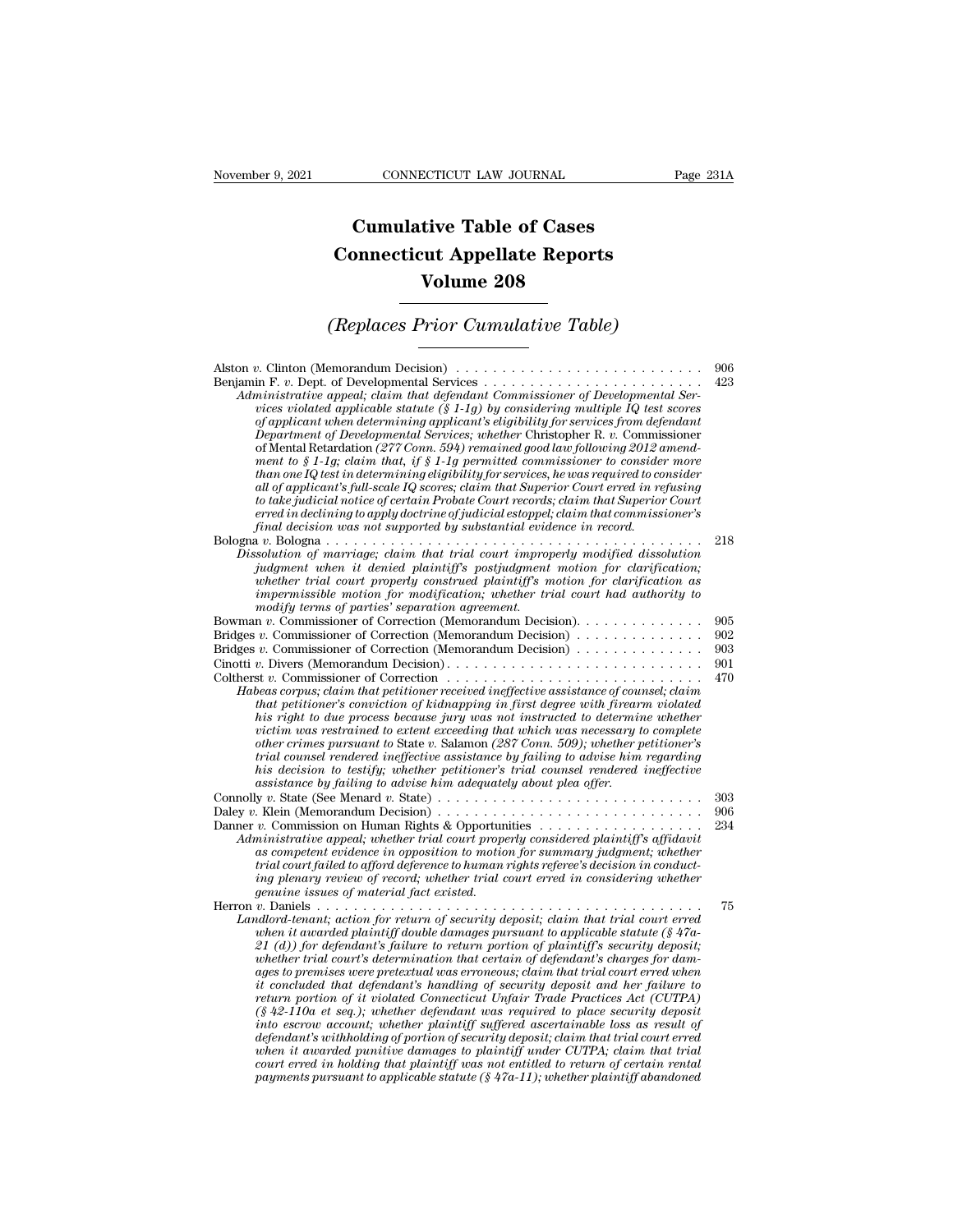| Page 232A<br>CONNECTICUT LAW JOURNAL                                                                                                                                                | November 9, 2021 |
|-------------------------------------------------------------------------------------------------------------------------------------------------------------------------------------|------------------|
|                                                                                                                                                                                     |                  |
| premises prior to end of lease term; claim that trial court erred in denying<br>plaintiff's common-law claim for money had and received.                                            |                  |
| HSBC Bank USA, N.A. v. Cardinal (Memorandum Decision) $\dots \dots \dots \dots \dots \dots$                                                                                         | 902              |
| Hygrade Precision Technologies, Inc. v. Hoar (Memorandum Decision).                                                                                                                 | 905              |
| In re Neveah D. (Memorandum Decision) $\dots \dots \dots \dots \dots \dots \dots \dots \dots \dots \dots$                                                                           | 904              |
| Isaac v. Claude (Memorandum Decision) $\ldots \ldots \ldots \ldots \ldots \ldots \ldots \ldots \ldots \ldots$                                                                       | 904              |
|                                                                                                                                                                                     | 204              |
| Habeas corpus; claim that habeas court abused its discretion in denying petition<br>for certification to appeal; claim that habeas court abused its discretion in                   |                  |
| declining to issue writ of habeas corpus; interpretation of rule of practice $\zeta$ 23-<br>$(24)$ ; whether petitioner's first and second habeas petitions were identical; whether |                  |
| decision by habeas court to decline to issue writ of habeas corpus was proper                                                                                                       |                  |
| due to lack of subject matter jurisdiction; whether retroactive application of $2013$                                                                                               |                  |
| amendment to risk reduction earned credit program for parole eligibility to<br>petitioner violated ex post facto clause of federal constitution; whether case was                   |                  |
| distinguishable from Whistnant v. Commissioner of Correction $(199 \;Conn.$ App.                                                                                                    |                  |
| 406) in context of habeas court's decision to decline to issue writ for lack of                                                                                                     |                  |
| jurisdiction pursuant to $\S 23-24$ (a) (1).                                                                                                                                        |                  |
| $\label{thm:1} \textit{For} \textit{eclosure}; \textit{claim that trial court} \textit{improperly rendered judgment of strict foreclosure};$                                        | 38               |
| whether trial court erred as matter of law when it accepted affidavit of debt and                                                                                                   |                  |
| relied on it to establish amount of defendant's indebtedness even though defendant                                                                                                  |                  |
| had articulated specific objections to amount of mortgage debt; whether trial                                                                                                       |                  |
| court properly applied rule of practice $(\S 23-18(a))$ in permitting plaintiff to<br>prove amount of debt by submission of affidavit; whether defendant's articulated              |                  |
| objections concerning amount of mortgage debt were sufficient to render applica-                                                                                                    |                  |
| tion of $\S$ 23-18 improper.                                                                                                                                                        |                  |
| J. W. v. S. H. (Memorandum Decision)                                                                                                                                                | 904              |
| Dissolution of marriage; motion for contempt; whether trial court properly calculated                                                                                               | 497              |
| defendant's earned income pursuant to parties' separation agreement; whether                                                                                                        |                  |
| defendant provided adequate record that would enable this court to review claims                                                                                                    |                  |
| on appeal; whether, in absence of hearing transcripts, this court could evaluate                                                                                                    |                  |
| defendant's arguments in support of appellate claims without impermissibly<br>resorting to speculation.                                                                             |                  |
|                                                                                                                                                                                     | 515              |
| Habeas corpus; claim that state failed to disclose certain information during crimi-                                                                                                |                  |
| nal case; claim that first habeas counsel rendered ineffective assistance; claim<br>of actual innocence; whether habeas court improperly denied petition for writ                   |                  |
| of habeas corpus; adoption of habeas court's memorandum of decision as proper                                                                                                       |                  |
| statement of relevant facts and applicable law on issues.                                                                                                                           |                  |
|                                                                                                                                                                                     | 580              |
| Dissolution of marriage; postjudgment motion for attorney's fees; claim that, in<br>ordering defendant to pay attorney's fees of plaintiff, trial court applied incorrect           |                  |
| legal standard; whether trial court was required to make express finding that                                                                                                       |                  |
| plaintiff lacked ample liquid funds to pay her own attorney's fees.                                                                                                                 |                  |
| Menard v. State $\ldots \ldots \ldots \ldots \ldots \ldots \ldots \ldots \ldots \ldots \ldots$                                                                                      | 303              |
| Underinsured motorist benefits; whether plaintiffs' original joint appeal was taken<br>from final judgments; whether this court lacked subject matter jurisdiction to               |                  |
| entertain original joint appeal; claim that trial court improperly declined to                                                                                                      |                  |
| award plaintiffs damages related to claims of post-traumatic stress disorder                                                                                                        |                  |
| (PTSD); whether PTSD claims were compensable under underinsured motorist<br>claims statute (§ 38a-336); whether PTSD and accompanying physical manifes-                             |                  |
| tations could be construed as "bodily injury" within purview of $\S$ 38a-336; claim                                                                                                 |                  |
| that trial court improperly reduced plaintiffs' damages by sums of workers'                                                                                                         |                  |
| compensation benefits received; whether statutory and regulatory scheme govern-                                                                                                     |                  |
| ing underinsured motorist coverage in Connecticut imposed requirement on self-<br>insurers to notify claimants of election of permissive offsets under applicable                   |                  |
| state regulation $(\S 38a - 334 - 6)$ ; claim that trial court committed error in declining                                                                                         |                  |
| to reduce one plaintiff's damages by sums recovered pursuant to Dram Shop Act                                                                                                       |                  |
| $(\S 30-102)$ ; whether plaintiff was compensated twice for same injury in violation                                                                                                |                  |
| of common-law rule precluding double recovery; whether, on remand, because<br>plaintiffs were not entitled to recover damages against state, judgments must be                      |                  |
| rendered for state.                                                                                                                                                                 |                  |
|                                                                                                                                                                                     |                  |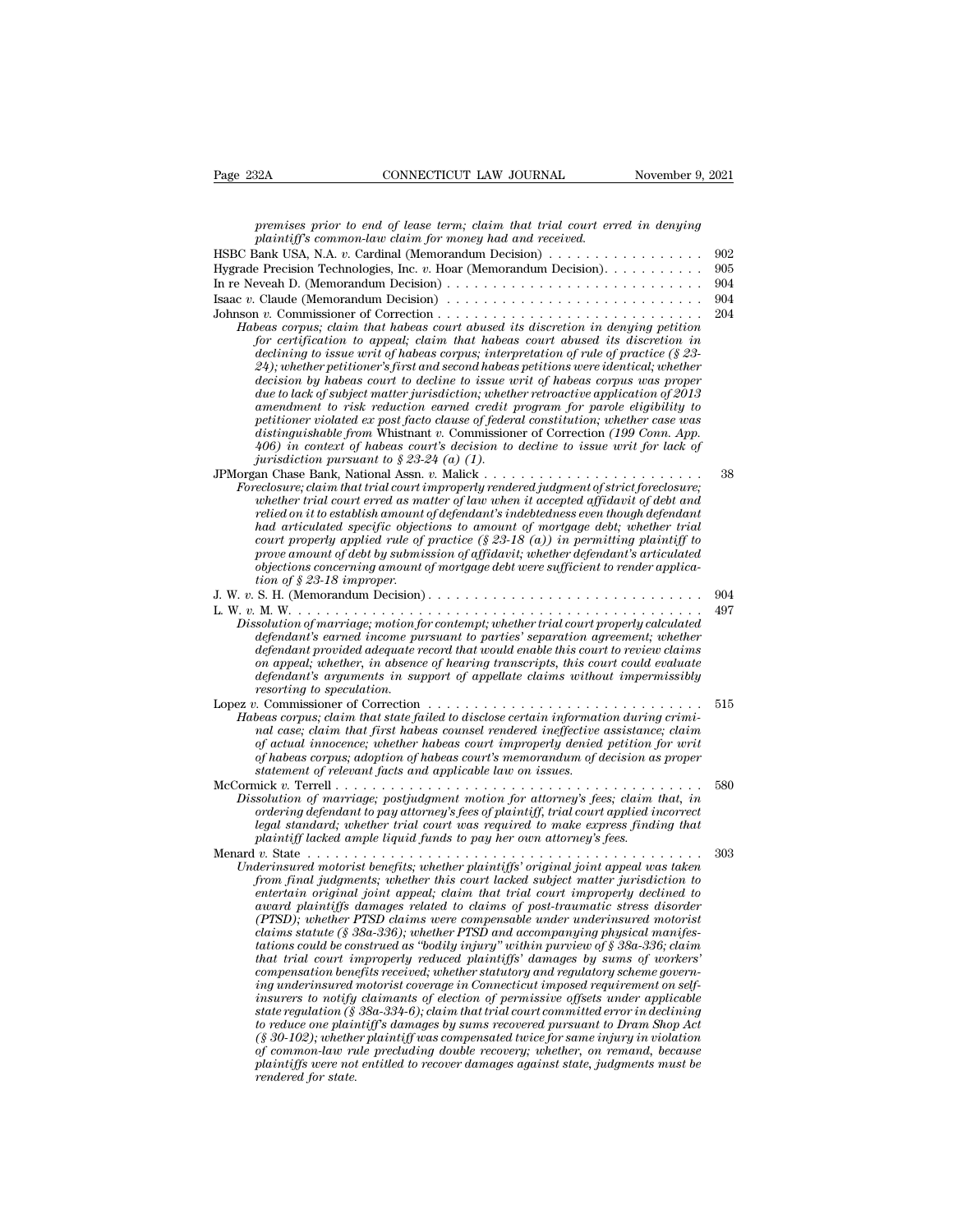| November 9, 2021<br>CONNECTICUT LAW JOURNAL                                                                                                                                                                                                                                                                                                                                                                                                                                                                                                                                                                                                                                                                                                                                                                                                                                                                                                                                                                                                                                                                                                                                                                      | Page 233A  |
|------------------------------------------------------------------------------------------------------------------------------------------------------------------------------------------------------------------------------------------------------------------------------------------------------------------------------------------------------------------------------------------------------------------------------------------------------------------------------------------------------------------------------------------------------------------------------------------------------------------------------------------------------------------------------------------------------------------------------------------------------------------------------------------------------------------------------------------------------------------------------------------------------------------------------------------------------------------------------------------------------------------------------------------------------------------------------------------------------------------------------------------------------------------------------------------------------------------|------------|
| Ocwen Loan Servicing, LLC v. Sheldon<br>Foreclosure; doctrine of unclean hands; whether trial court's finding that mortgage<br>lender failed to restore defendants' credit following its own error was clearly<br>erroneous; whether trial court abused its discretion in concluding that substitute<br>plaintiff's legal title to property was unenforceable after finding for defendants<br>on their special defense of unclean hands; claim that trial court's finding that<br>certain conduct of mortagge lender was wilful was clearly erroneous; claim that<br>trial court's finding that defendants came to court with clean hands was clearly<br>erroneous; claim that trial court's finding that defendants' economic downfall<br>was caused by mortgage lender was clearly erroneous.                                                                                                                                                                                                                                                                                                                                                                                                                  | 132        |
| Workers' compensation; claim that Compensation Review Board improperly affirmed<br>Workers' Compensation Commissioner's award of survivorship benefits to plain-<br>tiff; whether commissioner erred in making several subordinate findings support-<br>ing his determination that chain of causation connecting decedent's compensable<br>injuries to his death existed; whether commissioner improperly failed to find<br>that decedent's conduct leading up to his death constituted superseding cause of<br>his death that defeated compensability pursuant to Sapko v. State (305 Conn.<br>360).                                                                                                                                                                                                                                                                                                                                                                                                                                                                                                                                                                                                            | 275        |
| Robinson v. Tindill $\ldots \ldots \ldots \ldots \ldots \ldots \ldots \ldots \ldots \ldots \ldots \ldots$<br>Trespass; whether trial court improperly found defendants liable for trespass; claim<br>that privacy fence defendants constructed was divisional fence pursuant to statute<br>$(\frac{8}{47-43})$ and within permitted limit of intrusion on plaintiffs' property; unpre-<br>served claim that trial court improperly found defendant property owner liable<br>for trespass because split rail fence was fixture appurtenant to property she<br>owned; claim that trial court improperly found codefendant liable for conversion<br>where plaintiffs never pleaded conversion in complaint or briefed it in motion<br>for summary judgment, and complaint alleged that conduct in dismantling por-<br>tions of fence constituted trespass.                                                                                                                                                                                                                                                                                                                                                          | 255        |
| Habeas corpus; whether habeas court abused its discretion in denying petition for<br>certification to appeal; whether habeas court properly concluded that petitioner<br>was not prejudiced by his trial counsel's alleged ineffective assistance resulting<br>from failure to investigate and present third-party culpability defense.                                                                                                                                                                                                                                                                                                                                                                                                                                                                                                                                                                                                                                                                                                                                                                                                                                                                          | 460        |
| Savin Gasoline Properties, LLC $v$ . Commission on the City Plan $\ldots$ , $\ldots$ , $\ldots$ ,<br>Zoning; administrative appeal; motion for vacatur; whether appeal from trial court<br>was moot; whether appeal became moot through no fault of plaintiff.                                                                                                                                                                                                                                                                                                                                                                                                                                                                                                                                                                                                                                                                                                                                                                                                                                                                                                                                                   | 513        |
| Order of civil protection; whether trial court abused its discretion in issuing order<br>of civil protection pursuant to statute $(\frac{8}{16}b - 16a)$ ; claim that trial court did not<br>apply objective standard in finding that plaintiff's fear was reasonable; claim<br>that trial court failed to make finding that defendant would continue to commit<br>acts of stalking against plaintiff.                                                                                                                                                                                                                                                                                                                                                                                                                                                                                                                                                                                                                                                                                                                                                                                                           | 342        |
|                                                                                                                                                                                                                                                                                                                                                                                                                                                                                                                                                                                                                                                                                                                                                                                                                                                                                                                                                                                                                                                                                                                                                                                                                  | 903        |
|                                                                                                                                                                                                                                                                                                                                                                                                                                                                                                                                                                                                                                                                                                                                                                                                                                                                                                                                                                                                                                                                                                                                                                                                                  | 901<br>905 |
| Manslaughter in second degree; whether trial court incorrectly determined that evi-<br>dence of warrant for victim's rearrest was irrelevant and unduly prejudicial;<br>claim that trial court's ruling substantially affected jury's verdict so as to consti-<br>tute harmful evidentiary error; whether trial court improperly precluded from<br>evidence recording of defendant's second 911 call as spontaneous utterance pursu-<br>ant to $\S 8-3$ (2) of Connecticut Code of Evidence; whether defendant's reaction<br>to having been told by police that victim died constituted spontaneous utterance;<br>unpreserved claim that trial court's ruling infringed on defendant's right to<br>present defense; unpreserved claim that defendant was denied fair trial when<br>trial court improperly instructed jury as to order of deliberations and misled it<br>as to consequences of finding that defendant acted in self-defense; request that<br>this court exercise its supervisory authority over administration of justice to<br>require trial courts to consider defense of self-defense prior to considering whether<br>defendant is guilty of charged offense and any lesser included offenses. | 369        |
| Criminal damage to landlord's property in first degree; whether evidence was suffi-<br>cient to support conviction; claim that state presented insufficient evidence to<br>establish element of specific intent.                                                                                                                                                                                                                                                                                                                                                                                                                                                                                                                                                                                                                                                                                                                                                                                                                                                                                                                                                                                                 | 198        |